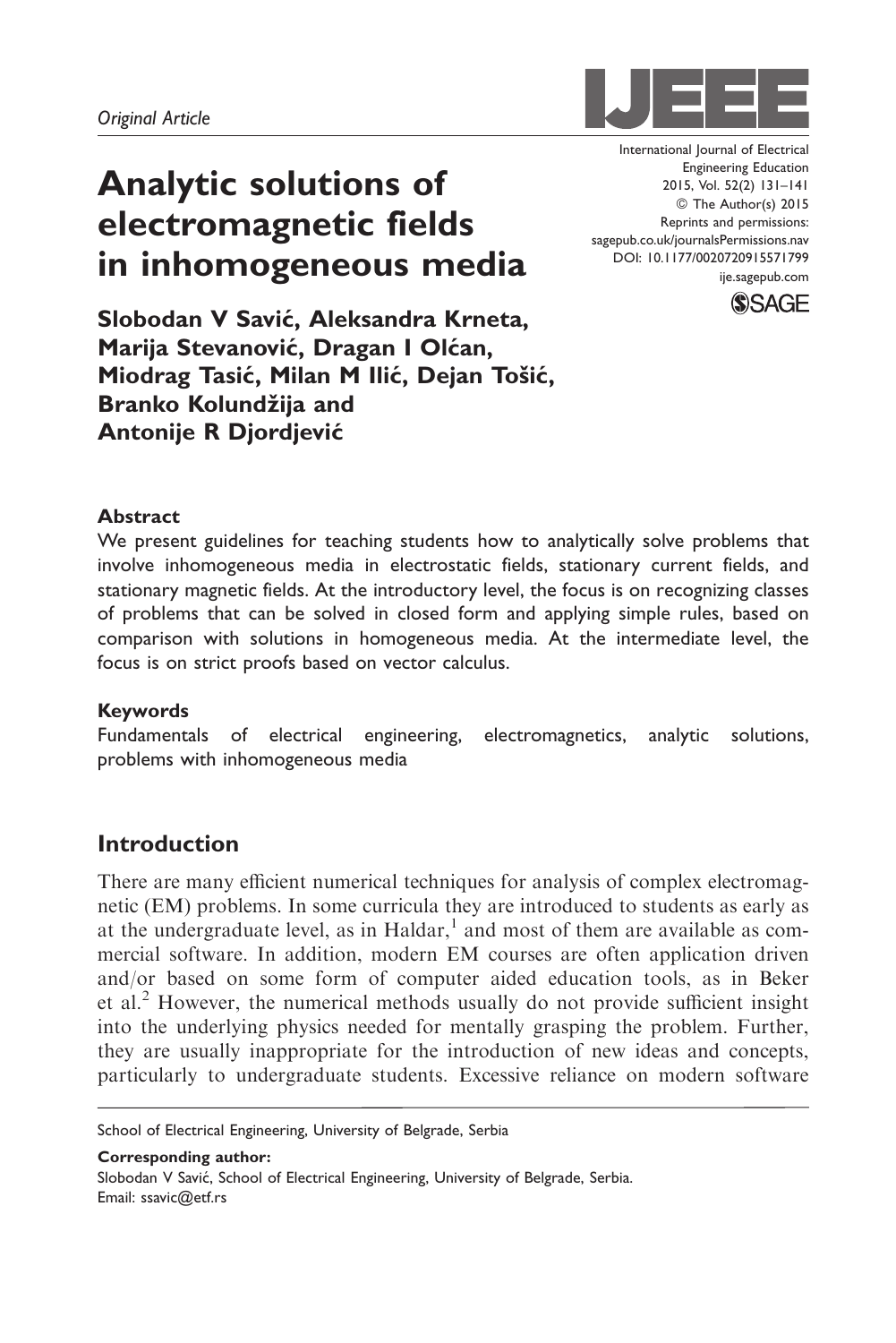tools and the black-box approach practically create deficiency in understanding various physical phenomena and input–output relations of systems under consideration, as studied in Collin<sup>3</sup> and Siakavellas.<sup>4</sup>

Present-day students of electrical engineering are facing two major challenges. The first is to successfully complete five-year BSc/MSc studies and adopt electrical engineering fundamentals. The second challenge is getting ready to cope with reallife structures that impose understanding of complex problems (such as analysis and design of EM systems) and to be prepared for the future technologies, about which we can only have an educated guess. Hence, we believe that it is necessary for the students in electrical engineering to acquire solid knowledge of the EM-field theory as early as at the freshmen level of undergraduate studies. Good fundamentals are essential prerequisites for later education in electrical machines, electronics, microwaves, antennas and radio-wave propagation, solid-state physics, optics, nanotechnologies, etc. However, teaching the EM-field theory is not easy, because the students are exposed to new concepts and the mathematical skills are demanding.

At the undergraduate level, it is appropriate to consider EM-field problems that have analytical solutions. To get started with understanding of these problems, students are traditionally exposed to selected simple examples of EM structures, which can be solved by hand. In other words, the most natural way, in our opinion, to qualify and quantify these problems is to solve some classes of problems analytically, and obtain closed-form solutions, which, in turn, provide insight into studied phenomena. Examples are the electrostatic field of a charged metallic sphere in a vacuum and the magnetic field of an infinitely long, straight current filament.

Our experience is that the students can relatively easily apprehend analysis of EM structures with homogeneous media. However, difficulties arise with problems that involve inhomogeneous media, such as the electrostatic field in a coaxial cable with a layered dielectric. Such problems are important in engineering practice; thus the students should be able to analyze at least some basic cases.

At the introductory level, where the students are not yet familiar with the vector calculus, it is practically impossible to derive rigorous analytical solutions for EMfield problems in inhomogeneous media. However, we have established some simple rules on how to solve such problems, based on comparisons with problems with homogeneous media. At the intermediate level, in the courses in EM fields, the students (who elect appropriate courses) are taught rigorous proofs of these simple rules.

The goal of this paper is to present teaching guidelines, at both the introductory and intermediate levels, for the analytical solutions of EM-field problems in inhomogeneous media. For better understanding of the teaching challenges, in ''Undergraduate curriculum'' section we outline the undergraduate curriculum at our school. In ''Electrostatics'' section, the analysis of electrostatic problems is presented in detail. This approach is directly translated to the analysis of stationary current fields. In ''Stationary magnetic field'' section, the analysis of stationary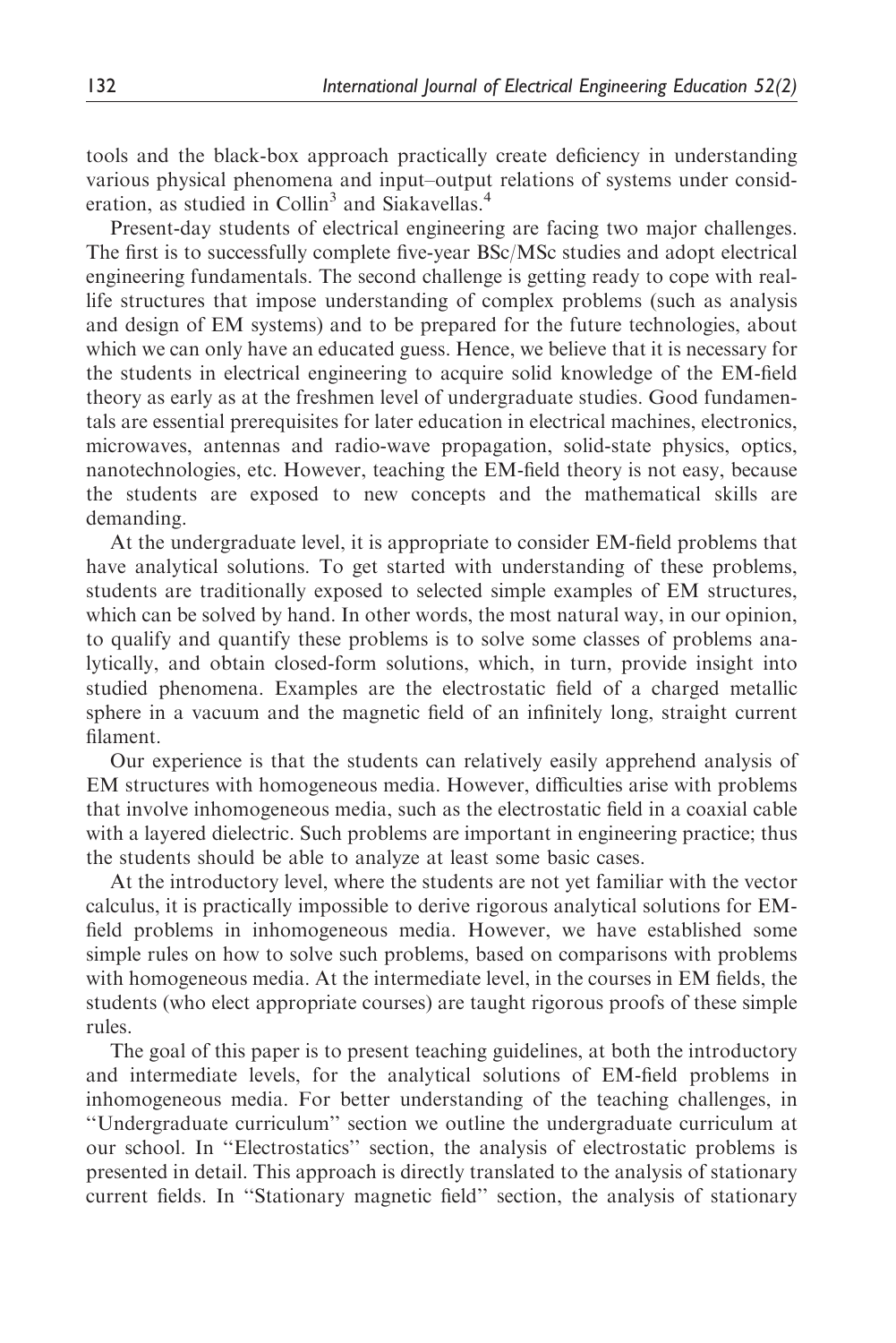magnetic fields is discussed. Finally, in ''Conclusion'' section, the success of the teaching method is assessed.

## Undergraduate curriculum

The undergraduate curriculum at the School of Electrical Engineering of the University of Belgrade is organized with the idea to give solid basic theoretical knowledge. In each semester of the first academic year, all our students (except those who elect pure software engineering) have two obligatory courses entitled Fundamentals of Electrical Engineering 1 and 2, respectively. Each course has 3 h of lectures and 3 h of recitations per week (7 ECTS each). These courses cover EM fields and circuits: electrostatic fields, stationary current fields, and direct-current (DC) circuits in the first semester, and magnetic fields (stationary and quasistationary) and alternating-current (AC) circuits and transients in the second semester with details in Djordjević<sup>5</sup> and Božilović et al.<sup>6</sup> The presentation of EM fields concludes with Maxwell's equations in the integral form. The goal of these two courses, in general, is to introduce the basic concepts, equations, and analysis methods for circuits and EM fields.

There are several teaching challenges at this level. First, students come from various high schools and their skills in mathematics and physic are highly different. A particular problem is the level of knowledge in calculus. Second, the number of students who attend these courses is relatively large (more than 500), so it is not easy to devote sufficient attention to all of them. Third, in a relatively short allocated time, the courses must provide solid theoretical background and also provide the students with skills to independently solve various engineering problems.

In the second or third academic year, most students take a course in EM fields (one semester). In this course, an in-depth analysis of EM fields is presented, using vector calculus, as studied in Djordjević<sup>7</sup> and Notaroš.<sup>8</sup> Engineering concepts and ideas are introduced as required for the understanding of radio systems, microwave and optical communication systems, fast digital circuits, and microelectronics. Maxwell's equations in the integral and differential form in the time domain and in the frequency domain are considered, followed by the analysis of plane waves, guided waves, transients on transmission lines, antennas, and an introduction to EM compatibility.

# **Electrostatics**

At the beginning of Fundamentals of Electrical Engineering 1, electrostatic fields are considered. The basic integral expressions for the electrostatic field vector  $(E_0)$ and electrostatic potential  $(V_0)$  in a vacuum are considered, including Gauss's law.

Among other issues, Gauss's law is used to obtain analytical solutions for the vector  $\mathbf{E}_0$  in a vacuum in problems with a high degree of symmetry. There are three special cases for which such closed-form solutions are considered. In each case, due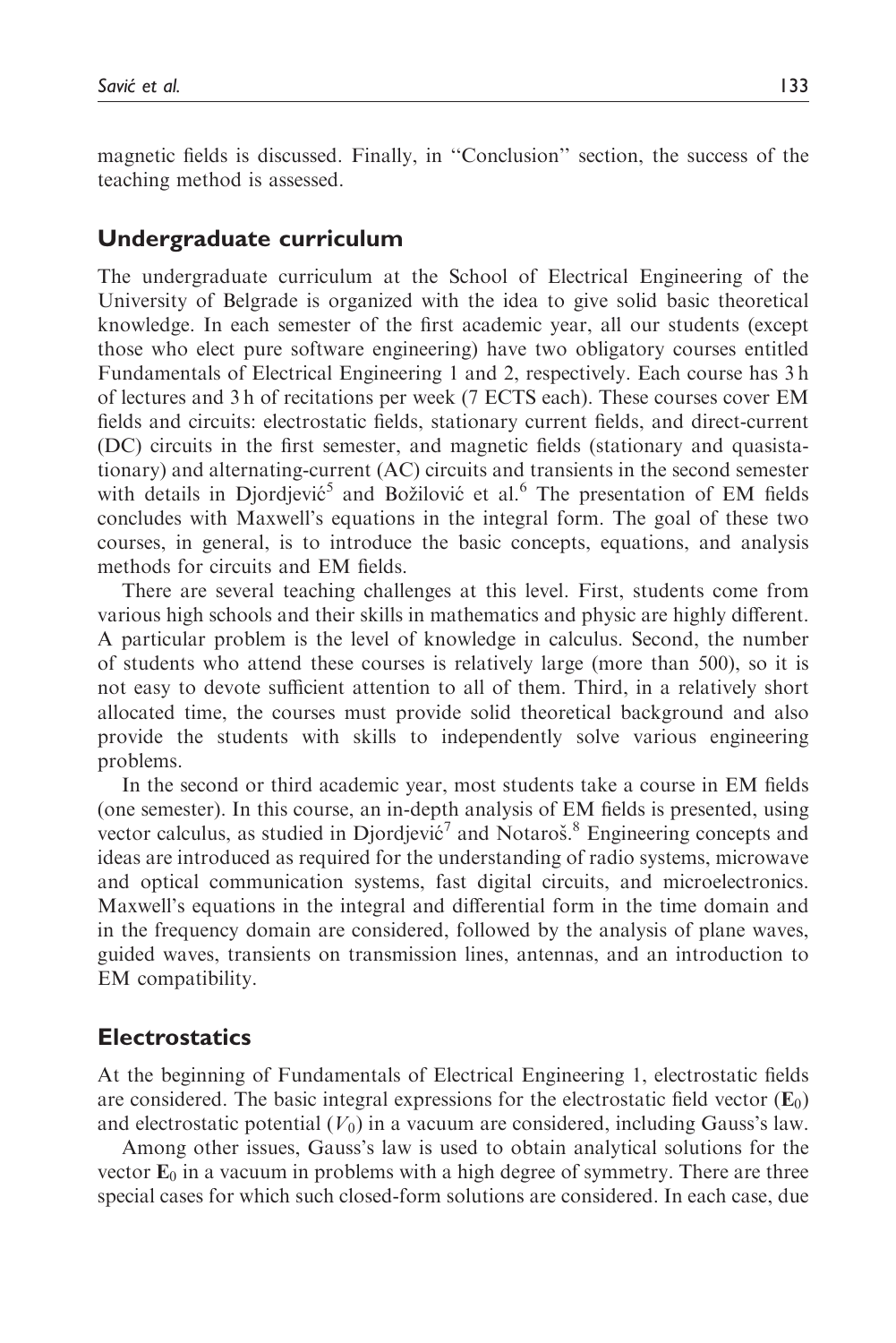to symmetry, it is possible to a priori determine the direction of the vector  $\mathbf{E}_0$  and the coordinate on which its intensity depends.

In the first case (spherical geometry), the charge distribution depends only on the distance from one point. If we place the origin of a spherical coordinate system at that point, due to symmetry, the vector  $\mathbf{E}_0$  can have only the radial (r) component, which depends on the r-coordinate. Examples are a point charge and a sphere uniformly charged over its surface.

In the second case (cylindrical geometry), the charge distribution depends only on the distance from one line. If that line coincides with the  $z$ -axis of a cylindrical coordinate system, the vector  $E_0$  can have only the radial (r) component, which depends on the r-coordinate. An example is a uniformly charged, very long, straight filament.

Finally, in the third case (planar geometry), the charge distribution depends only on the distance from one plane. If that plane coincides with the  $Oyz$  plane of a Cartesian coordinate system, the vector  $\mathbf{E}_0$  can have only the x-component, which depends on the x-coordinate. An example is a uniformly charged plane.

In all three cases, an analytical solution can be found by choosing an appropriate closed surface and applying Gauss's law to it.

The students usually easily grasp solutions to these problems.

Thereafter, dielectrics are introduced and the generalized Gauss's law (Gauss's law for vector D) is derived. Solved problems include structures with linear inhomogeneous dielectrics. Some examples are shown in Figure 1. In all cases, we have one or more electrodes. In some cases, the dielectric is piecewisehomogeneous, whereas in other cases, the permittivity continuously varies in space.

This is the point where many students struggle. To help them, we have designed a set of guidelines to understand (i) which problems can have an analytical solution and (ii) how to cope with such problems. These guidelines are given without proofs; the proofs are postponed for the EM course.



Figure 1. Cross-section of a spherical capacitor with inhomogeneous dielectric as in Djordjevic<sup>5</sup> and Božilovic et al.<sup>6</sup> (a) Permittivity varies only along the lines of the vector  $E_0$ and the structure of the vector  **is the same as in the reference problem. (b) Permittivity** varies only over the equipotential surfaces and the structure of the vector  $E$  is the same as in the reference problem.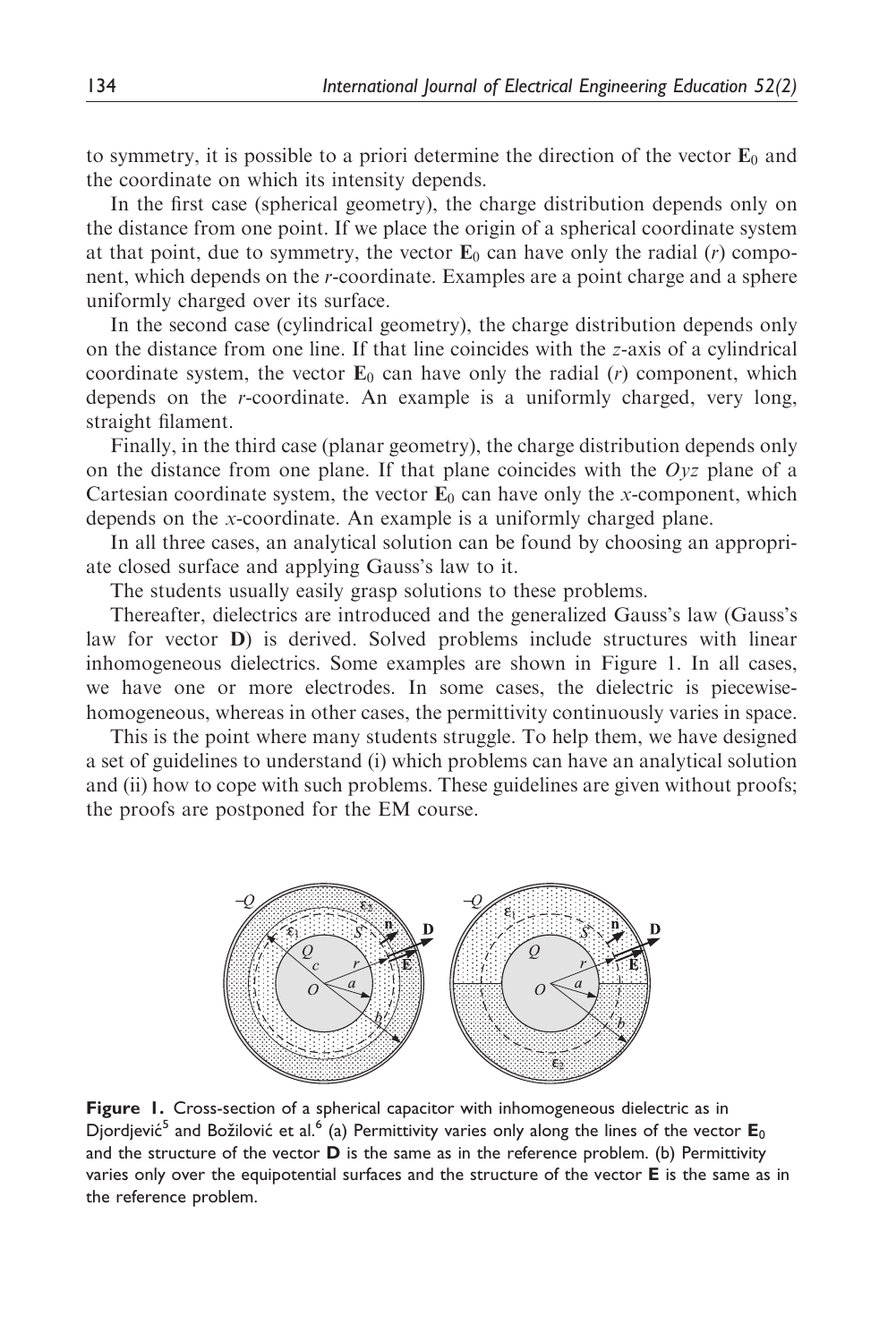- (i) We tell the students to consider the given structure in a vacuum, i.e. to imagine that the dielectric is removed. The geometry of electrodes in a vacuum (the reference problem) should conform to one of the three geometries specified above (spherical, cylindrical, or planar), for which the students already know how to determine the field distribution. For this reference problem, the students should visualize the electric-field vector  $E_0$  and the corresponding electric flux density vector  $D_0 = \varepsilon_0 E_0$ . With respect to the reference problem, the dielectric properties can vary only in one of the two special ways:
- The dielectric permittivity varies only along the lines of the vector  $\mathbf{E}_0$ , and it is constant over any equipotential surface (which is perpendicular to the lines of the vector  $\mathbf{E}_0$ ). In this case, the structure (field) of the vector **D** is the same as in the reference problem. An example is the problem illustrated in Figure 1(a).
- . The dielectric permittivity varies only over equipotential surfaces, and it is constant along any line of the vector  $\mathbf{E}_0$ . In this case, the structure of the vector **E** is the same as in the reference problem. An example is the problem illustrated in Figure 1(b).
- (ii) Based on the above considerations, we know the structure of the vector D, viz. E, which is of paramount importance for the remaining solution procedure. Knowing the field structure, the next hint is to use the generalized Gauss's law and carry on with subsequent derivations.

As a matter of explanation, we tell the students, without a proof, that the assumed vectors  **and**  $**E**$ **, in both cases, automatically satisfy the basic integral** equations for the electrostatic fields and the corresponding boundary conditions, so that the solution must be unique.

As two typical examples for this procedure, we determine the capacitance of spherical capacitors with inhomogeneous dielectric shown in Figure 1(a) and (b). The reference problem belongs to the spherical geometry class of problems. By applying Gauss's law, we easily determine the vectors  $\mathbf{E}_0 = \frac{Q}{4\pi\epsilon_0 r^2} \mathbf{i}_r$  and  $\mathbf{D}_0 = \frac{Q}{4\pi r^2} \mathbf{i}_r$ in a vacuum (between the electrodes).

For the first example shown in Figure  $1(a)$ , the dielectric permittivity varies only along the lines of the vector  $\mathbf{E}_0$ . The structure of the vector **D** is the same as in the reference problem, i.e.  $\mathbf{D} = \mathbf{D}_0 = \frac{Q}{4\pi r^2} \mathbf{i}_r$ . Hence,  $\mathbf{E}(\mathbf{r}) = \frac{Q}{4\pi \epsilon_1 r^2} \mathbf{i}_r$ ,  $a < r < c$ and  $\mathbf{E}(\mathbf{r}) = \frac{Q}{4\pi\epsilon_2 r^2} \mathbf{i}_r$ ,  $c < r < b$ . The capacitor voltage is  $U = \int_a^b \mathbf{E} \cdot d\mathbf{l} = \frac{Q}{4\pi}$  $\left(\frac{1}{\epsilon_1}\frac{c-a}{ac} + \frac{1}{\epsilon_2}\frac{b-c}{cb}\right)$  and the capacitance is  $C = \frac{Q}{U} = \frac{4\pi}{\frac{1}{\epsilon_1}\frac{c-a}{ac} + \frac{1}{\epsilon_2}\frac{b-c}{cb}}$ 

For the second example, shown in Figure 1(b), the dielectric permittivity varies only over the equipotential surfaces. The structure of the vector  $\bf{E}$  is the same as in the reference problem, i.e. it is radial and its intensity depends only on r. Now,  $\mathbf{D} = \varepsilon_1 \mathbf{E}$  in the first dielectric and  $\mathbf{D} = \varepsilon_2 \mathbf{E}$  in the second dielectric. By applying Gauss's law, we determine the electric-field vector between the capacitor electrodes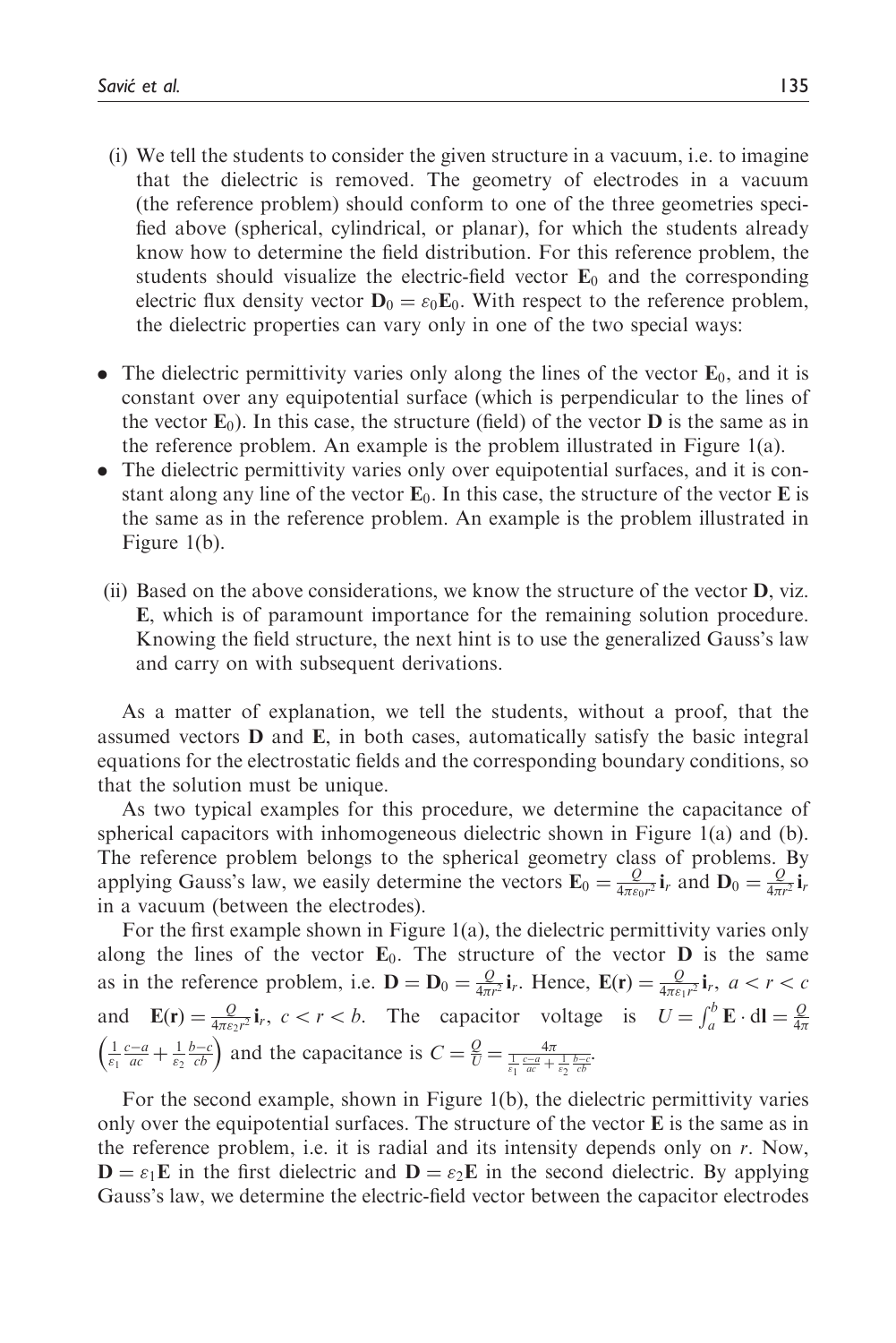$\mathbf{E}(\mathbf{r}) = \frac{Q}{2\pi r^2(\varepsilon_1 + \varepsilon_2)} \mathbf{i}_r$ . The capacitor voltage is  $U = \int_a^b \mathbf{E} \cdot d\mathbf{l} = \frac{Q}{2\pi(\varepsilon_1 + \varepsilon_2)} \frac{b-a}{ab}$  and the capacitance is  $C = \frac{Q}{U} = \frac{2\pi(\varepsilon_1 + \varepsilon_2)ab}{b-a}$ .

The proof, given in the EM course, runs as follows. We start from the reference electrostatic problem (in a vacuum), which consists of  $N (N \ge 1)$  metallic bodies whose charges are  $Q_{0,1}$ ,  $Q_{0,2}$ ,...,  $Q_{0,N}$  and potentials are  $V_{0,1}$ ,  $V_{0,2}$ ,...,  $V_{0,N}$ , respectively. We assume that we know the solution for this problem: the electricfield vector  $\mathbf{E}_0(\mathbf{r})$  and the electric flux density vector  $\mathbf{D}_0(\mathbf{r}) = \varepsilon_0 \mathbf{E}_0(\mathbf{r})$ . In the space outside the metallic bodies, these vectors satisfy the differential equations for the electrostatic field, curl  $\mathbf{E}_0 = 0$  and div  $\mathbf{D}_0 = 0$ , along with the boundary conditions  $\mathbf{n}_n \times \mathbf{E}_{0,n} = 0$  and  $\mathbf{n}_n \cdot \mathbf{D}_{0,n} = \rho_{s0,n}$   $(n = 1, \ldots, N)$  at the surfaces of the metallic bodies, where  $n_n$  is the corresponding outward normal, and  $\rho_{s0,n}$  is the surfacecharge density on the nth metallic body.

Further, we consider an electrostatic problem consisting of metallic bodies with the same shape as in the reference problem, but where the free-space is replaced by a linear, inhomogeneous dielectric, whose relative permittivity is  $\varepsilon_r(\mathbf{r})$ . In this problem, the electric-field vector is  $\mathbf{E}(\mathbf{r})$  and the flux density vector is  $\mathbf{D}(\mathbf{r}) = \varepsilon_{\mathbf{r}}(\mathbf{r})\varepsilon_0\mathbf{E}(\mathbf{r})$ . The main concern is to establish which spatial variation of  $\varepsilon_r(\mathbf{r})$  yields (a)  $D(r) = D_0(r)$  and (b)  $E(r) = E_0(r)$ .

In both cases, the vectors  $E(r)$  and  $D(r)$  must satisfy the differential equations for the electrostatic field, curl  $\mathbf{E} = 0$  and div  $\mathbf{D} = 0$  within the dielectric, as well as the boundary conditions  $\mathbf{n}_n \times \mathbf{E}_n = 0$  and  $\mathbf{n}_n \cdot \mathbf{D}_n = \rho_{s,n}$  at surfaces of the electrodes. Due to the uniqueness theorem for electrostatic fields in inhomogeneous media, the resulting solution must be unique, as studied in Djordjević.<sup>7</sup>

(a) In the case when  $\mathbf{D}(\mathbf{r}) = \mathbf{D}_0(\mathbf{r})$ , the equation div  $\mathbf{D} = 0$  is automatically satisfied, because div  $\mathbf{D}_0 = 0$  in the reference problem. The surface-charge density of the metallic bodies is the same as in the reference problem, since  $\mathbf{n}_n \cdot \mathbf{D}_n = \mathbf{n}_n \cdot \mathbf{D}_{0,n}$  $\rho_{s,n} = \rho_{s0,n}$ . In this case,  $\mathbf{E} = \frac{\mathbf{E}_0}{\varepsilon_r} \neq \mathbf{E}_0$ . From curl  $\mathbf{E} = 0$ , it follows that  $\text{curl} \left(\frac{\mathbf{E}_0}{\varepsilon_{\text{r}}} \right)$  $\left(\frac{\mathbf{E}_0}{\varepsilon_{\rm r}}\right) = \left(\text{grad}\left(\frac{1}{\varepsilon_{\rm r}}\right)\right)$  $\left(\text{grad}\left(\frac{1}{\varepsilon_r}\right)\right) \times \mathbf{E}_0 + \frac{1}{\varepsilon_r} \text{curl } \mathbf{E}_0 = \left(\text{grad}\left(\frac{1}{\varepsilon_r}\right)\right)$  $\left(\text{grad}\left(\frac{1}{\varepsilon_{\varepsilon}}\right)\right) \times \mathbf{E}_0 = 0$ . This will be satisfied everywhere if and only if  $\left(\text{grad}\left(\frac{1}{\varepsilon_r}\right)\right)$  $\left(\text{grad}\left(\frac{1}{\epsilon_0}\right)\right) ||\mathbf{E}_0$ . Hence, the permittivity can vary only in directions collinear with  $\mathbf{E}_0$  and  $\mathbf{D}_0$  (i.e. along the lines of the vectors  $\mathbf{E}_0$  and  $\mathbf{D}_0$ ). (A homogeneous dielectric, for which  $\varepsilon_r$  = const, is a special case.) The surfacecharge density of metallic bodies is the same as in the reference electrostatic analysis problem  $(Q_n = Q_{0,n})$  since  $\mathbf{D}(\mathbf{r}) = \mathbf{D}_0(\mathbf{r})$ , but the potentials are different than in the reference problem ( $V_n \neq V_{0,n}$ ) since  $\mathbf{E} \neq \mathbf{E}_0$ .

(b) In the case when  $\mathbf{E}(\mathbf{r}) = \mathbf{E}_0(\mathbf{r})$ , equations curl  $\mathbf{E} = 0$  and  $\mathbf{n}_n \times \mathbf{E}_n = 0$  are automatically satisfied, because curl  $\mathbf{E}_0 = 0$  and  $\mathbf{n}_n \times \mathbf{E}_{0,n} = 0$  in reference problem. Further,  $\mathbf{D} = \varepsilon_{\rm r}(\mathbf{r})\mathbf{D}_0 \neq \mathbf{D}_0$ . From the differential equation div  $\mathbf{D} = 0$ , it follows that div $(\epsilon_r \mathbf{D}_0) = (\text{grad } \epsilon_r) \cdot \mathbf{D}_0 + \epsilon_r \text{div } \mathbf{D}_0 = (\text{grad } \epsilon_r) \cdot \mathbf{D}_0 = 0$ . This will be satisfied at each point if and only if  $D_0 \perp \text{grad } \varepsilon_r$ . Hence, the permittivity can vary only in directions perpendicular to  $D_0$  and  $E_0$ . In other words, the permittivity can vary only over equipotential surfaces. (A homogeneous dielectric, for which  $\varepsilon_r = \text{const}$ ,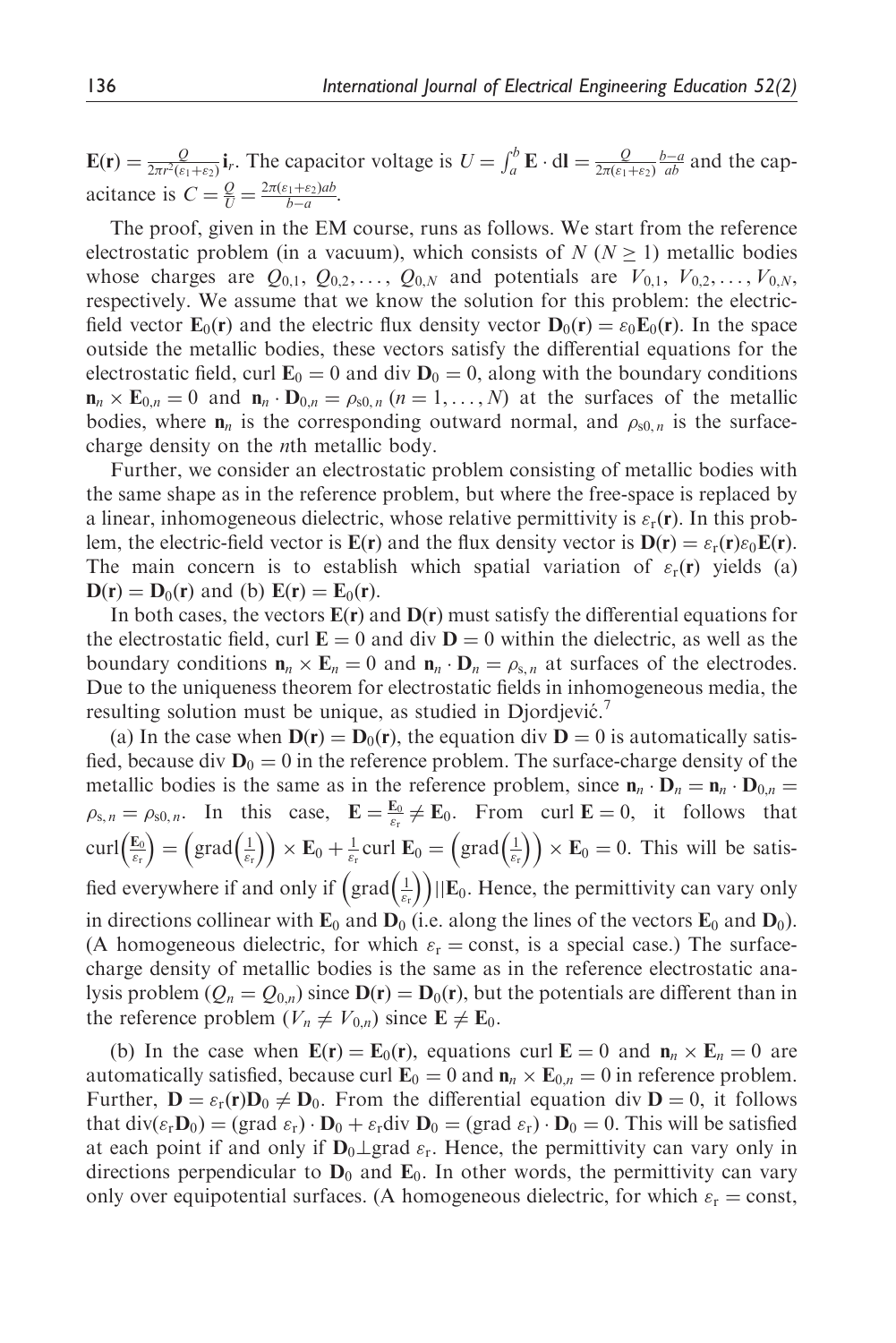is a special case.) The potentials of the metallic bodies are the same as in the reference problem  $(V_n = V_{0,n})$  since  $\mathbf{E}(\mathbf{r}) = \mathbf{E}_0(\mathbf{r})$ . However, the electrode charges are different than in the reference problem  $(Q_n \neq Q_{0,n})$  since  $\mathbf{D} \neq \mathbf{D}_0$ .

Note that similar reasoning applies to the analysis of problems related to the distribution of stationary currents in inhomogeneous media.

#### Stationary magnetic field

We consider here the evaluation of the distribution of magnetic field due to stationary electric currents. The medium is assumed to be linear, but inhomogeneous. As for the electrostatic fields in the previous section, the key question is about possible variations of the relative permittivity of the medium  $(\mu_r)$  that enable analytical solutions.

Following the reasoning from the previous section, we consider first the magnetic field in a vacuum. There are three special geometries for which the magnetic flux density  $\mathbf{B}_0$  can be analytically determined starting only from Ampere's law.

In the first (cylindrical) geometry, the distribution of the electric current is rotationally symmetric and has only the component parallel to the axis of symmetry. If we place a cylindrical coordinate system so that the z-axis coincides with the axis of symmetry, vector  $\mathbf{B}_0$  can have only the  $\phi$ -component, which depends on the r-coordinate. An example is an infinite, straight current filament.

In the second (toroidal) geometry, the electric currents flow around generatrices of a toroidal surface. If the axis of the toroid coincides with the  $z$ -axis of a cylindrical coordinate system, vector  $\mathbf{B}_0$  can have only the  $\phi$ -component, which depends on the r-coordinate inside the toroid and is zero elsewhere. An example is a winding on a toroidal transformer.

In the third (planar) geometry, the distribution of the electric current depends only on the distance from a plane. If this plane coincides with the  $Oyz$  plane of a Cartesian coordinate system, and the electric current–density vector  $J_0$  has only the z-component whose intensity depends on the x-coordinate, i.e.  $J_0 = J_{0,z}(x) i_z$ , the magnetic flux density vector can have only the  $y$ -component, which depends on  $x$ , i.e.  $\mathbf{B}_0 = B_{0,y}(x)$  i<sub>y</sub>. An example is an infinite, flat sheet of uniform surface electric currents.

For each of these three geometries, by applying Ampere's law on an appropriately chosen contour, we can determine the distribution of the magnetic field.

Thereafter, magnetic materials are introduced and the generalized Ampere's law (Ampere's law for vector H) is derived. Solved problems include structures with linear inhomogeneous magnetic materials. Some examples are shown in Figure 2. In some cases, the magnetic material is piecewise-homogeneous, whereas in other cases, the permeability continuously varies in space.

In order to help students solve these field problems, we give guidelines to understand (i) which problems can have an analytical solution and (ii) how to cope with such problems. These guidelines are given without a proof, and again the proof is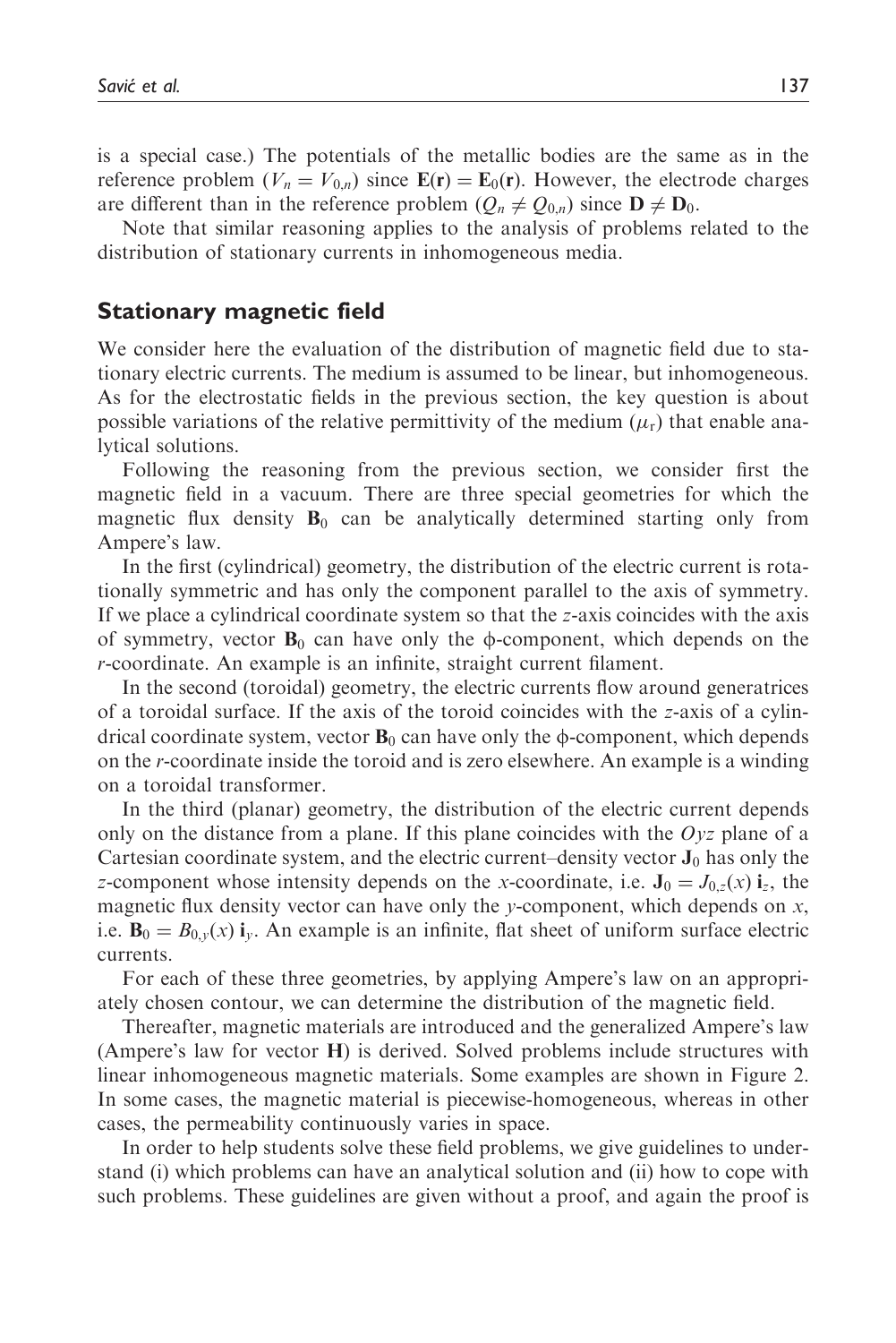

Figure 2. Cross-section of a coaxial cable with inhomogeneous magnetic material, as discussed in Djordjević<sup>5</sup> and Božilović et al.<sup>6</sup> (a) Permeability varies only in the direction perpendicular to  $B_0$  and  $H_0$  and the structure of the vector  $H$  is the same as in the reference problem. (b) Permeability varies in a complex manner: it varies in the direction perpendicular to  $\mathbf{B}_0$  and  $\mathbf{H}_0$  on the boundary between the conductor and the magnetic material, and in the direction collinear with  $B_0$  and  $H_0$  at the boundary between two magnetic materials. There is no analytical solution for this type of inhomogeneity.

postponed for the EM course. Since students have some experience with electrostatics, usually they now easily adopt these guidelines.

- (i) We start from the given geometry of conductors in a vacuum (the reference problem). This geometry should conform to one of the three geometries specified above (cylindrical, toroidal, or planar), for which students already know how to determine the field distribution. With respect to the reference problem, the magnetic properties can vary only in one of the two special ways:
- The permeability varies only in directions perpendicular to  $\mathbf{B}_0$  and  $\mathbf{H}_0$ . In this case, the structure of the vector H is the same as in the reference problem. An example is shown in Figure 2(a).
- The permeability varies only in directions collinear with  $\mathbf{B}_0$  and  $\mathbf{H}_0$ . In this case, the structure of the vector  $\bf{B}$  is the same as in the reference problem. However, the current distribution must be different than the current distribution in the reference problem. This can be quite difficult to understand and visualize for first year undergraduate students, so that we postpone this type of problems to senior years and EMs course.
- (ii) For the given problem with an inhomogeneous magnetic material, we now know the structure of vector B, viz. H. Knowing the field structure, the next step is to use the generalized Ampere's law and carry on with subsequent derivations.

The assumed vectors  $\bf{B}$  and  $\bf{H}$  automatically satisfy the basic integral equations for the stationary magnetic field and the corresponding boundary conditions,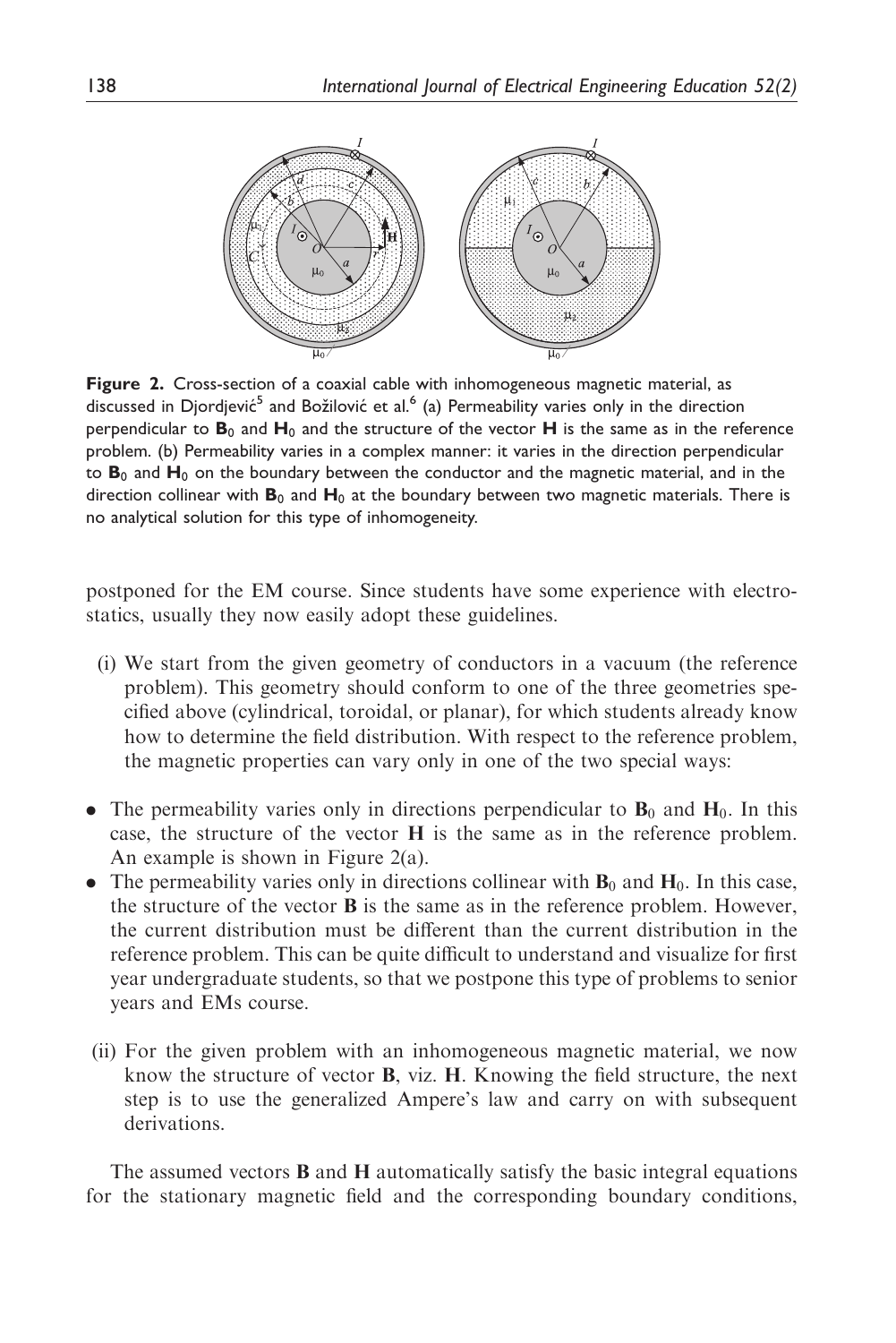so that the solution must be unique, as studied in Djordjević.<sup>7</sup> If the problem does not belong to one of the two cases, the analytical solution cannot be determined by applying only Ampere's law. An example of a problem with no analytical solution is shown in Figure 2(b), where the current I is uniformly distributed over the conductor cross-sections.

As examples, we consider coaxial cables with inhomogeneous magnetic materials shown in Figure 2. The reference problem belongs to the cylindrical geometry, so that vector  $H_0$  has only the  $\phi$ -component. By applying Ampere's law, we can easily determine magnetic field distribution inside coaxial cable:  $H_0(\mathbf{r}) = \frac{Ir}{2\pi a^2}$ ,  $r < a$ ,  $H_0(\mathbf{r}) = \frac{I}{2\pi r}$ ,  $a \le r \le c$ ,  $H_0(\mathbf{r}) = \frac{I(d^2 - r^2)}{2\pi r(d^2 - c^2)}$ ,  $c < r < d$ , and  $H_0(\mathbf{r}) = 0$ ,  $r \ge d$ . Since we consider the conductor to be non-magnetic, we have  $B_0(\mathbf{r}) = \mu_0 H_0(\mathbf{r})$  everywhere.

For the first example, shown in Figure 2(a), the permeability varies only in the direction perpendicular to  $\mathbf{B}_0$  and  $\mathbf{H}_0$ . The structure of vector **H** is the same as in the reference problem. The vector  $\bf{B}$  is obtained from the constitutive relation; it has only the  $\phi$ -component,  $B(\mathbf{r}) = \frac{\mu_0 Ir}{2\pi a^2}$ ,  $r < a$ ,  $B(\mathbf{r}) = \frac{\mu_1 I}{2\pi r}$ ,  $a < r < b$ ,  $B(\mathbf{r}) = \frac{\mu_2 I}{2\pi r}$ ,  $b < r < c$ ,  $B(\mathbf{r}) = \frac{\mu_0 I(d^2 - r^2)}{2\pi r(d^2 - c^2)}$ ,  $c < r < d$ , and  $B(\mathbf{r}) = 0$ ,  $r \ge d$ .

For the second example, shown in Figure 2(b), the permeability varies in a complex manner. It varies in the direction perpendicular to  $\mathbf{B}_0$  and  $\mathbf{H}_0$  on the boundaries between each conductor and the magnetic materials, as well as in the direction collinear with  $\mathbf{B}_0$  and  $\mathbf{H}_0$  at the boundary between two magnetic materials. Since this problem does not belong to either of the two above-mentioned inhomogeneous types, analytical solution cannot be determined by the proposed procedure.

Next, we briefly present the mathematical proof for these guidelines.

Knowing the solution for a problem in a vacuum, we are interested in finding the corresponding problem with a linear, inhomogeneous, magnetic material, which has a closed-form solution for the distribution of the magnetic field.

We start from the reference problem in which the electric currents  $J_0(r)$  are situated in a vacuum, and vectors  $\mathbf{B}_0(\mathbf{r})$  and  $\mathbf{H}_0(\mathbf{r})$  are known. This magnetic field must satisfy the differential equations curl  $H_0 = J_0$  and div  $B_0 = 0$ , as well as the constitutive relation  $\mathbf{B}_0 = \mu_0 \mathbf{H}_0$ , where  $\mu_0$  is the free-space permeability.

We now consider the corresponding magnetic problem in which the free-space has been replaced by a linear and inhomogeneous magnetic material whose relative permeability is  $\mu_r(\mathbf{r})$ . The magnetic field is determined by  $H(\mathbf{r})$  and  $B(\mathbf{r}) =$  $\mu_r(\mathbf{r})\mu_0\mathbf{H}(\mathbf{r})$ . We want to know which spatial variations of  $\mu_r(\mathbf{r})$  yield (a)  $H(r) = H<sub>0</sub>(r)$  and (b)  $B(r) = B<sub>0</sub>(r)$ .

In both cases,  $H(r)$  and  $B(r)$  must satisfy the equations curl  $H = J$  and div  $\mathbf{B} = 0$ , where  $\mathbf{J}(\mathbf{r})$  is the density of the electric currents.

(a) In the case when  $H(r) = H_0(r)$ , the equation curl  $H = \text{curl } H_0 = J = J_0$  will be satisfied if  $J = J_0$ . Also,  $B = \mu_r(r)B_0 \neq B_0$ . From div  $B = 0$  it follows that  $div(\mu_{r}B_{0}) = (grad \mu_{r}) \cdot B_{0} + \mu_{r}div B_{0} = (grad \mu_{r}) \cdot B_{0} = 0$ . This will be satisfied everywhere if and only if  $\mathbf{B}_0 \perp \text{grad } \mu_r$ . Hence, the permeability can vary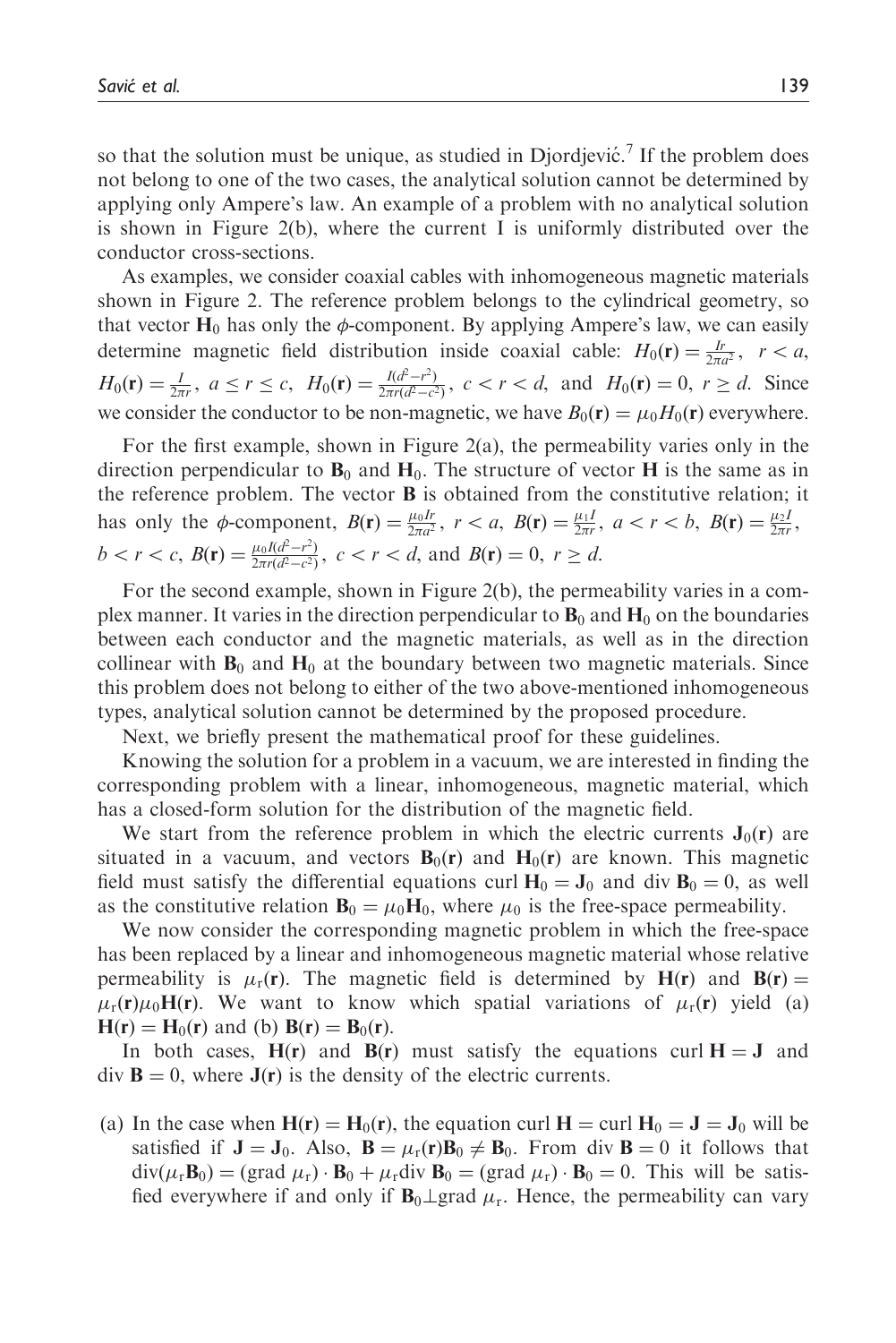only in directions perpendicular to  $\mathbf{B}_0$  and  $\mathbf{H}_0$ . Note that the reference problem and the considered problem should have the same current distribution. (A homogeneous material, for which  $\mu_{\rm r} = \text{const}$ , is a special case.)

(b) In the case when  $\mathbf{B}(\mathbf{r}) = \mathbf{B}_0(\mathbf{r})$ , the equation div  $\mathbf{B} = 0$  is automatically satisfied, since div  $\mathbf{B}_0 = 0$  in the reference problem, but  $\mathbf{H} = \frac{\mathbf{H}_0}{\mu_r} \neq \mathbf{H}_0$ . From curl  $\mathbf{H} = \mathbf{J}$ , it follows that  $\text{curl} \left( \frac{\mathbf{H}_0}{\mu_r} \right)$  $\left(\frac{\mathbf{H}_0}{\mu_r}\right) = \left(\text{grad}\left(\frac{1}{\mu_r}\right)\right)$  $\left(\text{grad}\left(\frac{1}{\mu_{\text{r}}}\right)\right) \times \mathbf{H}_0 + \frac{1}{\mu_{\text{r}}} \text{curl } \mathbf{H}_0 = \left(\text{grad}\left(\frac{1}{\mu_{\text{r}}}\right)\right)$  $\left(\text{grad}\left(\frac{1}{\mu_r}\right)\right) \times H_0$  $+\frac{J_0}{\mu_r} = J$ . This will be satisfied at each point if and only if  $\left(\text{grad}\left(\frac{1}{\mu_r}\right)\right)$  $\left(\text{grad}\left(\frac{1}{u_{\alpha}}\right)\right)$  ×  $H_0 + \frac{J_0}{\mu_r} = J$ . There is no simple mathematical description of the general case in which this condition is fulfilled. For the sake of simplification, let us consider the special case in which  $\left(\text{grad}\left(\frac{1}{\mu_r}\right)\right)$  $\left(\text{grad}\left(\frac{1}{u_c}\right)\right) \times \mathbf{H}_0 = 0$ , when the permeability varies only in the direction collinear with  $H_0$  and  $B_0$ . The magnetic field exists in the entire space (including the space occupied by the electric currents). If the magnetic material is inhomogeneous, it follows that  $J(r) = \frac{J_0(r)}{\mu_r}$  must be satisfied, so that the current distribution is different compared to the distribution in the reference problem, although the current distribution occupies the same space in both cases.

# Conclusion

We have outlined the guidelines for teaching hard-to-grasp concepts of analytically solving EM problems that involve inhomogeneous media in electrostatic fields, stationary current fields, and stationary magnetic fields. These problems are the essence of the Fundamentals of Electrical Engineering 1 and 2 coursework, which most of the first-year students in Electrical Engineering have to take. At the introductory level, the coursework focuses on simply recognizing classes of problems that can be solved in closed form. Once recognized, the problems can be solved by applying simple rules, based on comparison with solutions in homogeneous media. In addition, we have presented strict mathematical proofs, based on vector calculus, regarding the types of problems that can be analytically solved. These proofs can be presented in an intermediate level course (e.g. in the third year EM course). Although the presented physical concepts and rigorous mathematical proofs are extremely important for unambiguous comprehension of the fundamentals of EM-field analysis (and as such they are adopted as parts of our regular undergraduate introductory and intermediate level courses in Electrical Engineering), to the best of our knowledge, they have not been addressed previously in such a unified and clear manner in any EM textbooks or educational papers.

#### Acknowledgement

This work was supported in part by the Serbian Ministry of Education, Science, and Technological Development under grant TR-32005.